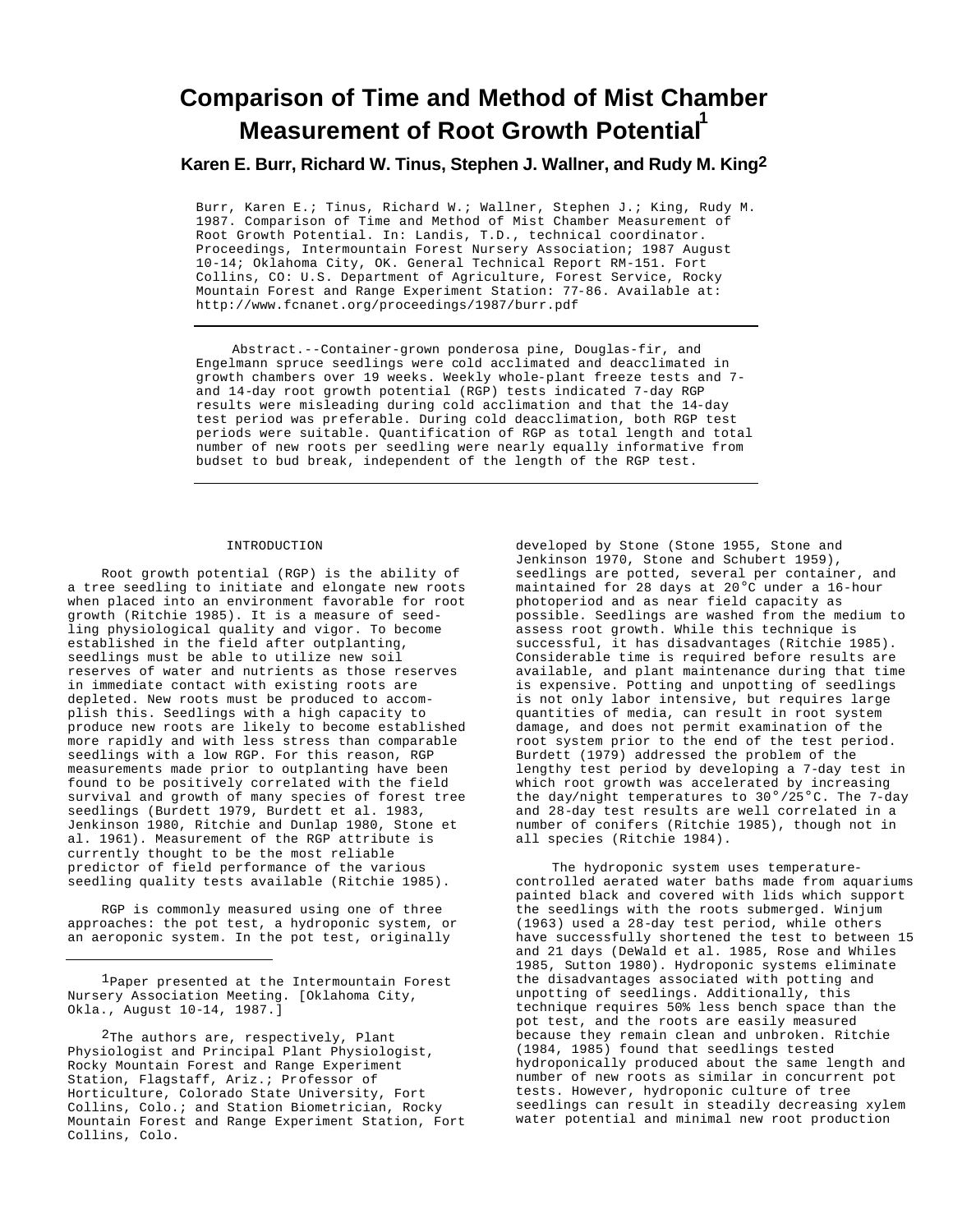(Rietveld 1986). An additional problem suspected with the hydroponic system is an unsuitability for the testing of container stock because of failure to adequately aerate the root balls.

The aeroponic system includes the use of mist boxes or chambers in which the seedling root systems are suspended (Day 1982, Hileman 1986). A 28-day test period has been used with Pistacia chinensis (Lee and Hackett 1976), but Tinus et al. 1986) have successfully shortened the test to 14 days with conifers by using a warm water mist to accelerate root growth. The aeroponic system has all the desirable characteristics of hydroponics plus some important additional advantages. Seedlings in mist chambers initiate new roots 1 week sooner than potted seedlings (Rietveld 1986) and produce greater numbers of regenerating roots than seedlings in concurrent pot tests (Lee and Hackett 1976). This permits shorter test periods. In addition, the aeroponically-created root environment maintains xylem water potentials similar to those of potted seedlings (Rietveld 1986) and is ideal for the testing of container stock (Tinus et al. 1986). The aeroponic system is rapidly becoming the method of choice for these reasons. USDA Forest Service initiated aeroponic RGP testing at all 11 of its nurseries in 1987.

The most desirable parameter of root growth is total new root surface area, because it is proportional to water and nutrient uptake ability (Newman 1966). However, root surface area is not readily measured. Thus, RGP is usually quantified as total length and/or total number of new roots per seedling (Ritchie 1984). Total new root length is directly proportional to surface area, if, as assumed, the new roots are nearly all the same diameter. If it is further assumed that most new roots are the same length when root growth is measured after a limited period of time, such as 14 or 28 days, then number of new roots will be strongly correlated to new root length, and thus to new root surface area also. Number and length of roots are the consequence of different processes, however. Number of roots per seedling is a measure of the initiation of new roots and the initiation of renewed growth of existing roots (Stone et al. 1963). Total length of new roots produced measures both initiation and elongation (Ritchie and Dunlap 1980). Root initiation and elongation are controlled by different mechanisms (Torrey 1976), and respond differently to factors such as chilling hours (Krugman and Stone 1966), soil temperature (Nambiar et al. 1979), and nutrient status (Nambiar 1980). Thus, it should not be assumed that number and length of roots will always be strongly correlated under all RGP test conditions.

Total length and number of new roots per seedling are thought to be fairly well correlated using the standard pot test (Ritchie 1985). Total number of new roots (>0.5 cm in length) was correlated (R=0.8667) with total length of those new roots in Pinus taeda using a 28-day got test with an average root  $\overline{\text{temperature of 26.5}^{\circ}}$  (Larsen and Boyer 1986). When RGP was measured as total number of new roots  $\geq$ 1.25 cm and as total length of new roots  $\geq$ 2.5 cm with a 30-day pot test and

20°C root temperatures, the two approaches gave similar results (Krugman and Stone 1966). This type of data has led to the prevalent procedure of measuring only total number of roots per seedling because of the considerable reduction in the time required to count the roots as opposed to measuring root length (Ritchie 1985). Similar information on the correlation between length and number of roots is unavailable for the aeroponic method and shorter test periods.

A seedling quality test should, ideally, provide the highest quality information, in the shortest possible time, in the most efficient manner, and for the widest range of stock types. Toward this ideal with the RGP test, the objectives of this study were to examine the quality of information provided by 7-day vs 14-day aeroponic tests of container stock from bud set to bud break, with root growth quantified as total length of new roots per seedling vs total number of new roots per seedling. This research was performed within the context of a larger study examining the relationship between root growth potential and two other seedling quality parameters: cold hardiness and bud dormancy.

#### MATERIALS AND METHODS

Seedlings of ponderosa pine (Pinus ponderosa var. scopulorum Engelm., Chevelon District, Apache-Sitgreaves National Forests, elev. 2,300 m), Douglas-fir (<u>Pseudotsuga menziesii</u> var. <u>glauca</u> (Beissn.) Franco, Cloudcroft District, Lincoln National Forest, elev. 2,700 m), and Engelmann spruce (Picea engelmannii (Parry) Engelm., Springerville District, Apache-Sitgreaves National Forests, elev. 3,000 m) were greenhouse-grown in 400-ml Rootrainer3 book containers in a peat-vermiculite mix for 9 months (October 1984 June 24, 1985. Greenhouse temperatures ranged from 23 to 28 C daily (average  $25^{\circ}$ C) and 18 to  $21^{\circ}$ C at night (average 20°C). Daylength was extended to 22 hours with fluorescent light. Other cultural conditions were as recommended by Tinus and McDonald (1979). During the ninth month, the trees set bud and entered dormancy. The seedlings were then graded and those of uniform size were placed in Percival HL-60 growth chambers for a 4-stage, 19-week cold acclimation and deacclimation regime (table 1). Sodium and multivapor arc lights provided 43,000 lux, and watering was as needed with nutrient solution. At approximately weekly intervals, a sample of 20 seedlings per species was taken for concurrent tests of cold hardiness and root growth potential.

# Whole-Plant Freeze Test

Cold hardiness was measured by a whole-plant freeze test. One book of four seedlings of each

<sup>&</sup>lt;sup>3</sup>Trade names are used for brevity and specificity and do not imply endorsement by USDA or Colorado State University to the exclusion of other equally suitable products.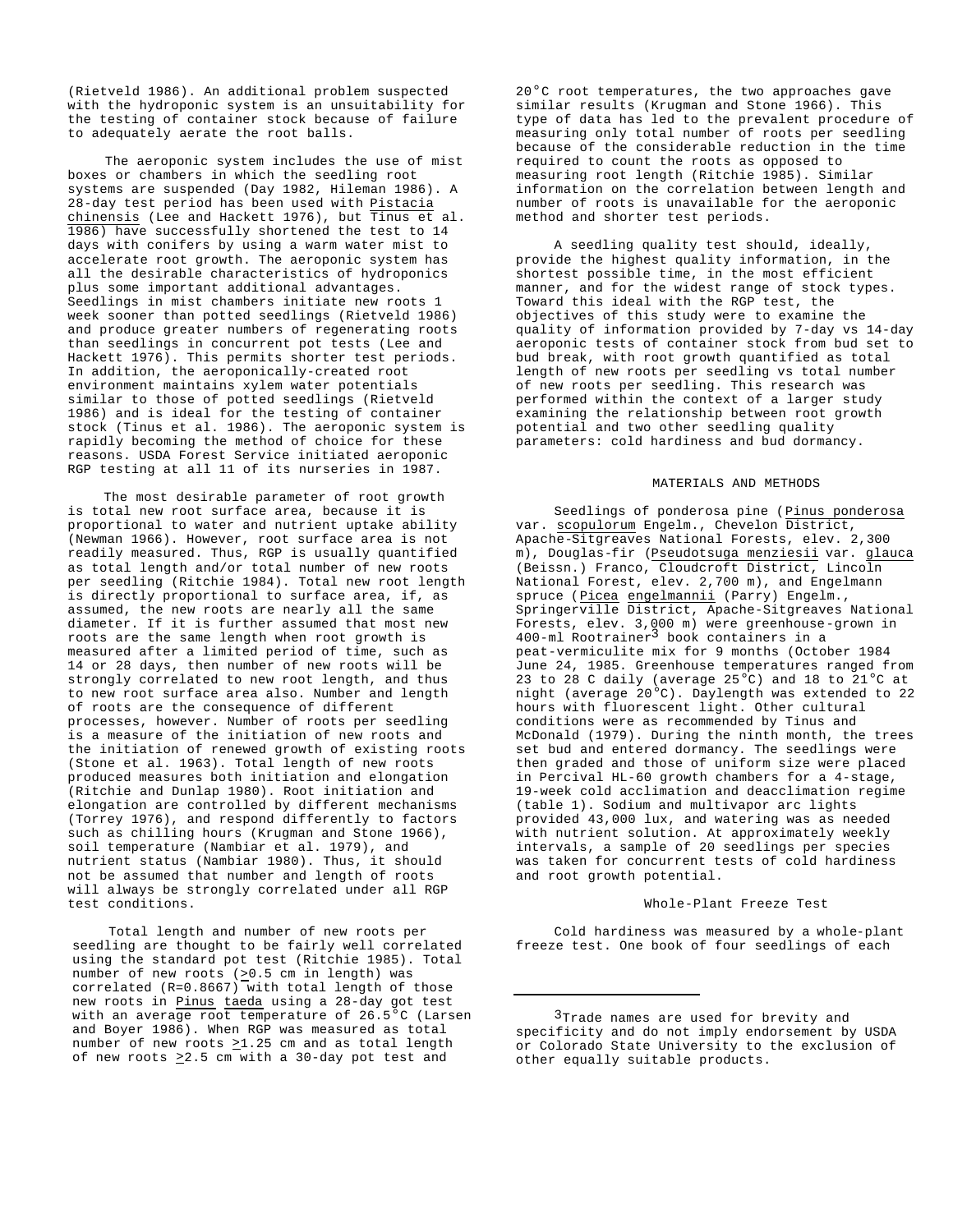Table 1.--Cold acclimation and deacclimation conditions.

| Stage        | Day<br>nos. | Dur-<br>ation<br>(wks) | Day<br>temp.<br>(°C) | Night<br>temp.<br>(°C) | Day<br>length<br>(hrs) | Nutri-<br>ent<br>Solu-<br>tion |
|--------------|-------------|------------------------|----------------------|------------------------|------------------------|--------------------------------|
| $\mathbf{1}$ | $0 - 21$    | 3                      | 20                   | 15                     | 10                     | low N,<br>high PK              |
| 2            | $22 - 71$   | 7                      | 10                   | 3                      | 10                     | low N<br>high PK               |
| 3            | $72 - 105$  | 5                      | 5                    | $-3$                   | 10                     | low N<br>high PK               |
| 4            | $106 - 133$ | 4                      | 22                   | 22                     | 16                     | high N                         |

species was placed in each of three styrofoam coolers with the rootballs supported and covered to a depth of 5 cm with dry vermiculite. The coolers, with the lids wired shut and fitted with thermister probes into the crowns of the seedlings, were placed in a 650-liter household chest freezer. Crown temperature was lowered rapidly from ambient to 0°C and at a rate of 3 to 5°C per hour thereafter. A baking pan filled with liquid nitrogen was placed in the freezer to reach temperatures below -25°C. The pan size and degree of foam insulation controlled the rate of temperature fall. Three temperatures, 5°C apart, were selected to bracket the expected LT of the stem tissue. When a cooler reached a selected test temperature, it was removed from the freezer and placed in a refrigerator at 1°C to thaw overnight. The seedlings were then removed from the coolers and placed in a warm greenhouse (day  $26^{\circ}$ C, night  $19^{\circ}$ C, 22-hour day).

Extent of injury to each seedling was assessed after 7 days. The percentage of the length of the stem that was killed was estimated by examining the cambium and phloem for browning and loss of tissue integrity. Rates of increasing injury with decreasing temperature were compared across test day and species, and data with similar rates were subjectively placed into six groups. This pooling of data was necessary because 12 trees per species per test day did not provide adequate information for statistical analysis. Injury in the range of 10 to 90% was regressed against temperature for each group, and the 50% injury point ( $LT_{50}$ ) was estimated by calibration methods (Graybill 1976). The range 10 to 90% was chosen because the relation between injury and temperature was primarily linear, but nonlinear above and below that range.

#### Root Growth Potential (RGP)

Eight additional seedlings per species were placed in an aeroponic mist box in a greenhouse (day 26°C, night 18°C, long days) to measure RGP. A mist box measuring 1.0 m wide x 2.4 m long x 0.6 m high, was constructed of 5 cm thick rigid urethane foam, and was fitted with a PVC piping, 3-nozzle system 25 cm above the floor of the box. The seedlings were inserted through holes in

strips of plywood which formed the top of the box, and were held in place with soft urethane foam plugs. The intact rootballs, suspended within the box, were exposed to 100% relative humidity at 27°C maintained by a warm-water intermittent mist. After 7 and 14 days, the total number of new white roots, >0.5 cm in length, that had emerged from the rootball were measured to the nearest cm and counted. Tallied roots were marked with tempera paint to prevent duplicate measurement. (The paint was subsequently removed by the mist.) Seedling height and caliper data were also taken. Measurements were made without damage to the seedlings, which were kept in the mist chamber until bud break to assess dormancy status.

RGP was expressed as total number of new roots per seedling and total length of new roots per seedling, at 7 and 14 days. The data sets for total new root length per seedling at 14 days for the three species were selected to assess the significance of possible covariates. There was no trend over time in seedling height or caliper in any of the three species. No consistent covariance existed between RGP and height, caliper, or (height x caliper2) in Engelmann spruce and ponderosa pine. Seedling height was a significant (p=.02) covariate in Douglas-fir, but the contribution of the covariate was so small  $(R<sup>2</sup> = .04)$  that it did not warrant inclusion in further data analysis. There was no consistent covariace between RGP and caliper or (height x caliper2) in Douglas-fir.

Box plots were used to flag outliers in the same three data sets (Chambers et al. 1983). Thirteen of the 360 seedlings, with RGP measurements several standard deviations from the weekly mean, were omitted after each seedling was found to be defective in some way, and therefore not properly part of the main population. Weekly means, with 95% confidence intervals, were calculated from the remaining observations for all 12 RGP data sets.

Homogeneity of variances was rejected (p<.005) for all data sets using Bartlett's test. Welch's test was used for comparing all means within each data set because the data were not suitable for transformation. All hypotheses of equal means were rejected (p<.0001). Pairwise comparison of means with an F-protected LSD test, approximated using heterogeneous variance t-tests, resulted in many statistically significant differences (p=.05). However, because of the heterogeneous variances, detecting differences between means was not as straight forward as applying a standard least significant difference for all pairs compared. Thus, for ease of interpretation, major differences between means, as determined by the test of non-overlapping 95% confidence intervals (Jones 1984), were established and indicated on Figures 2, 3, and 4. The test of non-overlapping 95% confidence intervals was found to be intermediate between the more conservative Dunnett's T3 test (p=.05) (Dunnett 1980) and the more liberal F-protected LSD (p=.05). More importantly, the chosen method identified significant changes in RGP which could be readily envisioned as biologically important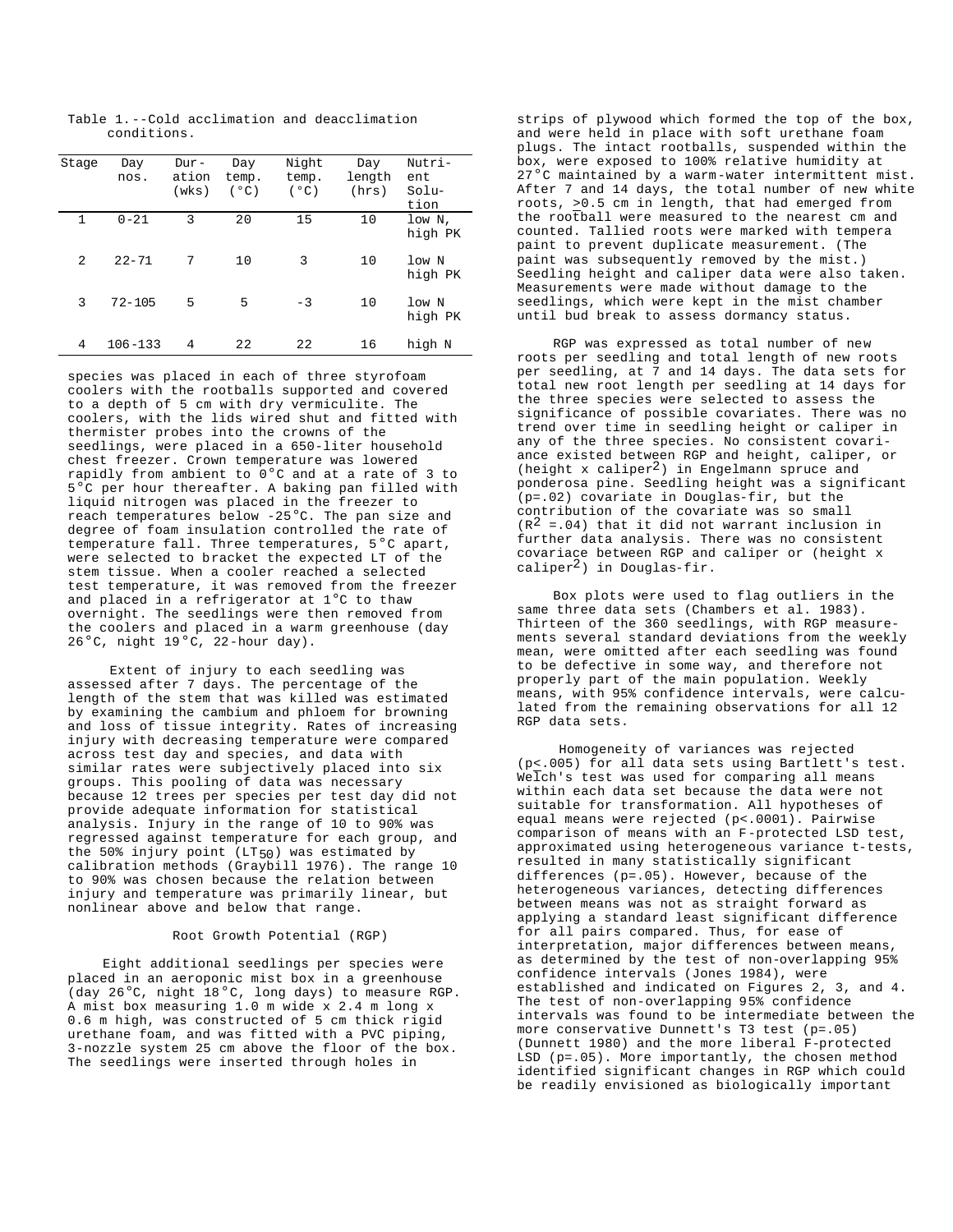differences. Means with 95% confidence intervals for the 12 data sets are presented in Burr (1987).

A correlation analysis between length and number was performed for both 7- and 14-day data, on an individual seedling basis within each species, to determine how well total number of new roots per seedling might indicate total length of new roots per seedling.

#### RESULTS

# Whole-plant Freeze Test

Cold hardiness was gained and lost in response to the four successive temperature stages (fig. 1). Seedlings of the three species did not harden during the first stage with warm temperatures and short days (day 20°C, night 15°C, 10-hour day). Stem cold hardiness, expressed as an LT<sub>50</sub>, ranged from -11 to -17<sup>o</sup>C for the three species during these first 21 days. When growth chamber temperatures were lowered to 10°C day and 3°C night in the second stage, there was a lag period of variable length, depending upon the species, before cold hardening of stem tissue proceeded. There was a 1-week lag (test days 21 to 28) in ponderosa pine, a 2-week lag (test days 21 to 35) in Engelmann spruce, and a 2-week lag after the first week of the second stage (test days 28 to 42) in Douglas-fir. Cold hardiness increased after these lag periods until maximum cold hardiness was reached at the end of the third stage (day  $5^{\circ}$ C, night -3°C) on test day 105.



Figure 1.--Stem cold hardiness ( $LT_{50}$ ) of ponderosa pine (PP), Douglas-fir (DF), and Engelmann spruce (ES) as a function of time, determined by the whole-plant freeze test. Engelmann spruce cold hardiness on test dais 98 and 105 is indicated by asterisks at -80°C. On these two test days there was no injury  $(LT_0)$  to stem tissue at -75°C, the lower limit of the freezer. Growth chamber conditions are indicated across the bottom of the graph and are described in table 1.

Maximum stem cold hardiness, expressed as an  $LT_{50}$ , reached -35°C in ponderosa pine and -49°C in Douglas-fir. Engelmann spruce cold hardiness on test days 98 and 105 is indicated by asterisks at  $-80$ <sup>o</sup>C (fig. 1). On these two days there was no injury (LT<sub>0</sub>) to stem tissue at  $-75^{\circ}$ C, the lower limit of the freezer. Deacclimation began immediately in all three species upon exposure to the fourth stage conditions (day  $22^{\circ}$ C, night  $22^{\circ}$ C, 16-hour day). Cold hardiness was rapidly lost and reached minimum levels on test day 133 at the end of the 19 weeks. Stem tissue cold hardiness on test day 133 was  $-13^{\circ}$ C in ponderosa pine and -11.5°C in Douglas-fir and Engelmann spruce.

## Bud Dormancy

Dormancy requirements for ponderosa pine were fully met by test day 21, at the end of the first stage, and for both Douglas-fir and Engelmann spruce by test day 71, at the end of the second stage. Bud break occurred during the 18th week of the regime in Engelmann spruce, and during the 19th week in ponderosa pine and Douglas-fir.

#### Root Growth Potential (RGP)

The RGP patterns were similar, in a general way, for the three species, whether measured as total length or total number of new roots per seedling, after either 7 or 14 days in the mist chamber (figs. 2, 3, 4). RGP was low in the first stage when cold hardiness was at a minimum and dormancy intensity was maximum. RGP remained low for differing portions of the second stage. High, though variable, RGP levels were reached in the second and/or third stages as cold hardiness increased and chilling requirements for bud dormancy were met. Maximum RGP levels were at least 5-fold greater than minimum RGP levels. During the first week of deacclimation in the fourth stage, RGP did not decrease, although approximately 65% of maximum cold hardiness was lost. Following the first week of deacclimation, RGP declined rapidly. Both cold hardiness and RGP had returned to minimum levels at bud 'break.

Correlation analysis within each species indicated that total length and total number of new roots at 7 days were strongly correlated (R=.918 to .933), as were total length and total number of new roots at 14 days (R=.889 to .948) (table 2). The strength of the correlation between length and number at 7 days was similar to that at 14 days in Douglas-fir and Engelmann spruce. In ponderosa pine, the correlation between length and number was stronger at 7 days than after 14 days. The variability in total number of new roots per seedling accounted for 79.0 to 89.9% of the variability in total new root length per seedling, depending upon species and time of measurement. The patterns of the RGP means, expressed as total length and total number of new roots at each of the two measurement times, were thus very similar within each species (figs. 2, 3, 4).

In general, for the three species, changes as large or larger than a 100% increase or decrease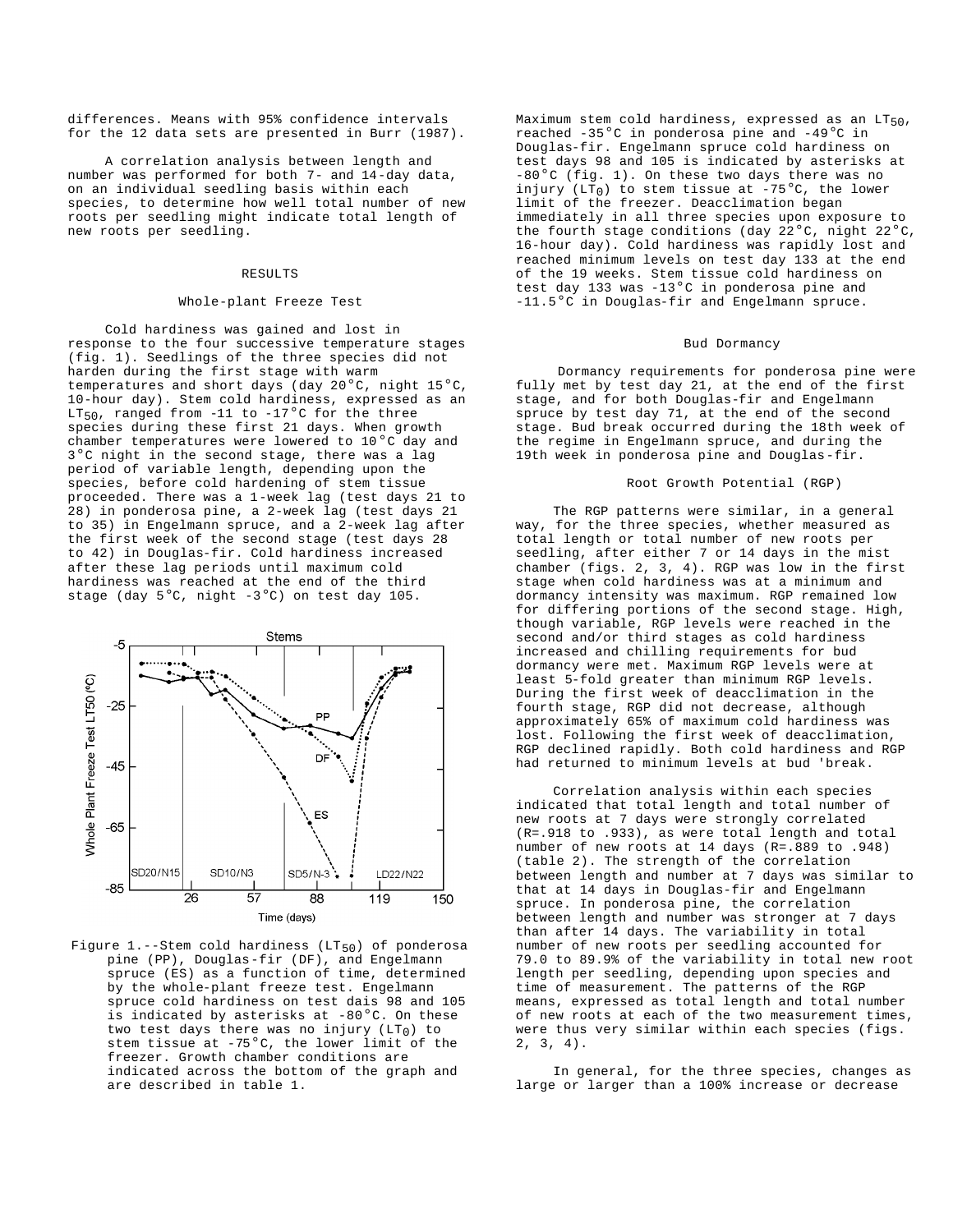Table 2.--Correlation analysis between total length and total number of new roots per seedling for each species after 7 and 14 days in the mist chamber.

| Species          | R      | R <sub>2</sub> |  |
|------------------|--------|----------------|--|
| Ponderosa pine   |        |                |  |
|                  | .93330 | .87105         |  |
| 7 days           |        |                |  |
| 14 days          | .88901 | .79034         |  |
| Douglas-fir      |        |                |  |
| 7 days           | .92333 | .85255         |  |
| 14 days          | .94828 | .89924         |  |
| Engelmann spruce |        |                |  |
| 7 days           | .91811 | .84293         |  |
| 14 days          | .90630 | 82138          |  |
|                  |        |                |  |

(e.g. doubling) in RGP over time were significantly different, independent of time or method of measurement. Changes in number or length of roots during the 19-week regime were not statistically significant on the same test date when measured at 7 and 14 days. When ponderosa pine RGP was measured as total new root length per seedling (fig. 2A), the first significant increase in RGP during cold acclimation occurred on test day 42 when measured at 14 days, and on test day 56 when measured at 7 days. The decrease in RGP during the third stage was not significantly different from the peak on test day 71 when measured at either time. However, the low RGP levels in the third stage were not significantly different from the earlier low levels, such as between test days 14 and 28. RGP increased on test day 112, after 1 week of deacclimation, when measured at both times, but the increase was significant only at 7 days. RGP then returned to the original low levels. When ponderosa pine RGP was measured as total number of new roots per seedling (fig. 2B), the first significant increase in RGP during cold acclimation also occurred on test day 42 when measured at 14 days, and on test day 56 when measured at 7 days. The decrease in RGP during the third stage was significantly lower than the peak on test day 71 but also significantly greater than the earlier lowest (a) levels, when measured at both 7 and 14 days. The increase in RGP during the first week of deacclimation was significant only when measured at 7 days. RGP then returned to the original low levels.

In Douglas-fir, when RGP was measured as total length or number of new roots per seedling (figs. 3A, 3B), the first significant increase in RGP during cold acclimation occurred on test day 42 when measured at 14 days, and on test day 71 when measured at 7 days. A second significant increase occurred in both the 7- and 14-day measurements by test day 84. This was followed by a significant decrease in RGP on test day 98, when measured at 7 days, which was not significantly different from the earlier lowest (a) levels. The pattern was not the same at 14 days. The changes in RGP during the first week of

deacclimation were not significant at either measurement time, and by the end of the fourth stage, RGP had returned to the earlier lowest levels.

When Engelmann spruce RGP was measured as total length or number of new roots per seedling (figs. 4A, 4B), the first significant increase during cold acclimation occurred on test day 42 when measured at 14 days, but did not occur until test day 84 when measured at 7 days. RGP fluctuated from test day 42 to the end of the third stage, on test day 105, when measured at 14 days, though none of the changes were



Figure 2.--Ponderosa pine root growth potential expressed as (A) total length of new roots per seedling and (B) total number of new roots per seedling measured after 7 or 14 days in a mist chamber, as a function of time. Within each curve (7 days and 14 days), means with the same letter are not significantly different. Growth chamber conditions are indicated across the top of the graphs and are described in table 1.

A. Ponderosa Pine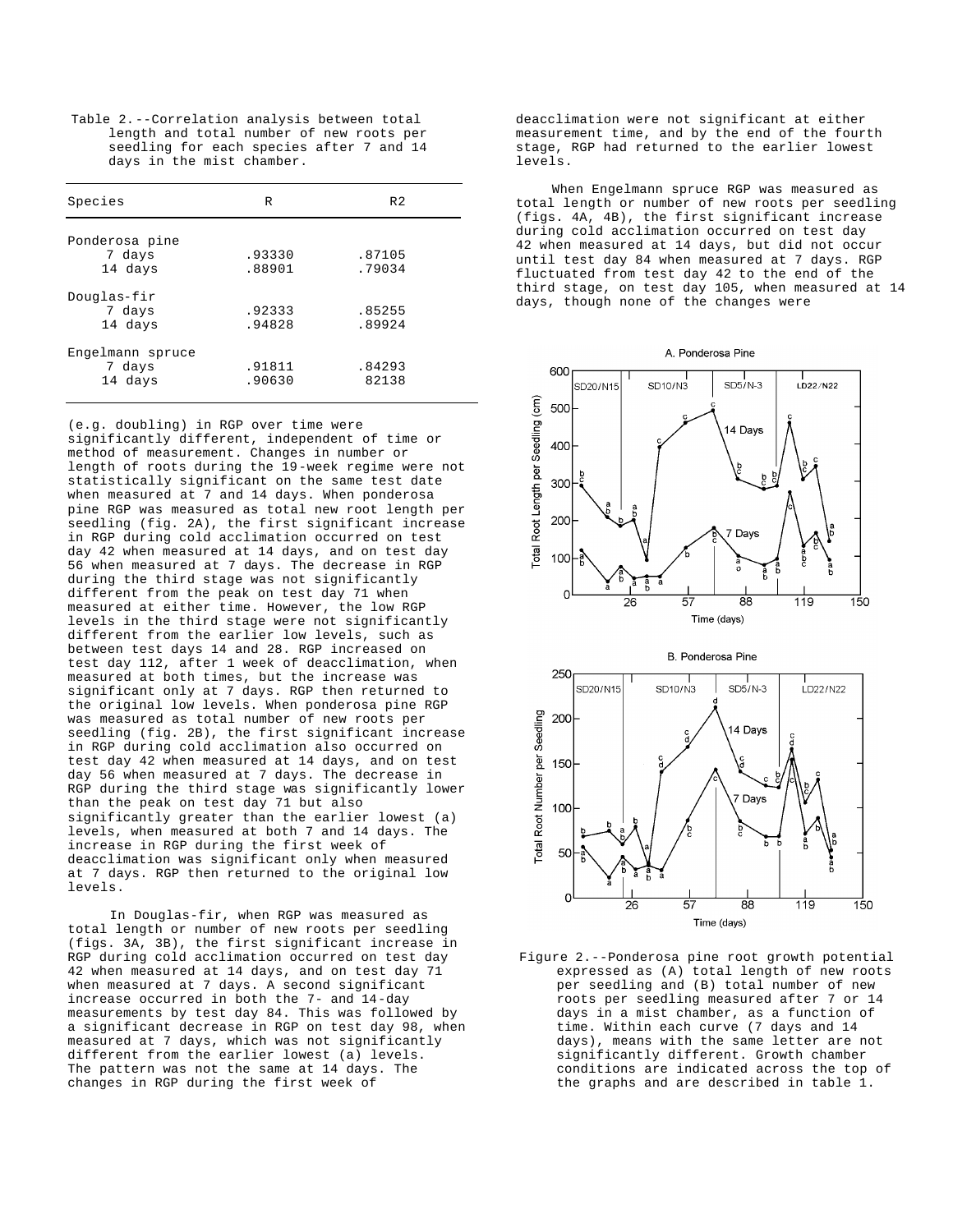statistically significant. There was also no further significant change in RGP during the third stage when measured at 7 days. None of the changes in RGP during the first week of deacclimation were significant when measured after either 7 or 14 days. RGP had returned to fairly low levels at the end of the fourth stage.

Ponderosa pine data were normalized to test day 71, and Douglas-fir and Engelmann spruce data to test day 84, to illustrate the differences and

A. Douglas-fir 600 SD20/N15 SD10/N3 LD22/N22 SD5/N-3 Total Root Length per Seedling (cm) 500 14 Days 400 300 200 7 Days 100 0 26 57 88 119 150 Time (days)





Figure 3.--Douglas-fir root growth potential expressed as (A) total length of new roots per seedling and (B) total number of new roots per seedling measured after 7 or 14 days in a mist chamber, as a function of time. Within each curve (7 days and 14 days), means with the same letter are not significantly different. Growth chamber conditions are indicated across the top of the graphs and are described in table 1.

similarities in the patterns of the 7- and 14-day measurements (figs. 5, 6, 7). The normalized ponderosa pine data (fig. 5) made more apparent the 2-week delay in detecting the increase in RGP during cold acclimation when RGP was measured after 7 days. Measurement of total number of new roots per seedling at 14 days best differentiated between the low RGP levels of the third stage and of the first two stages. The increase in RGP during the first week of deacclimation was readily detected when measurements were made after 7 days.



Figure 4.--Engelmann spruce root growth potential expressed as (A) total length of new roots per seedling and (B) total number of new roots per seedling measured after 7 or 14 days in a mist chamber, as a function of time. Within each curve (7 days and 14 days), means with the same letter are not significantly different. Growth chamber conditions are indicated across the top of the graphs and are described in table 1.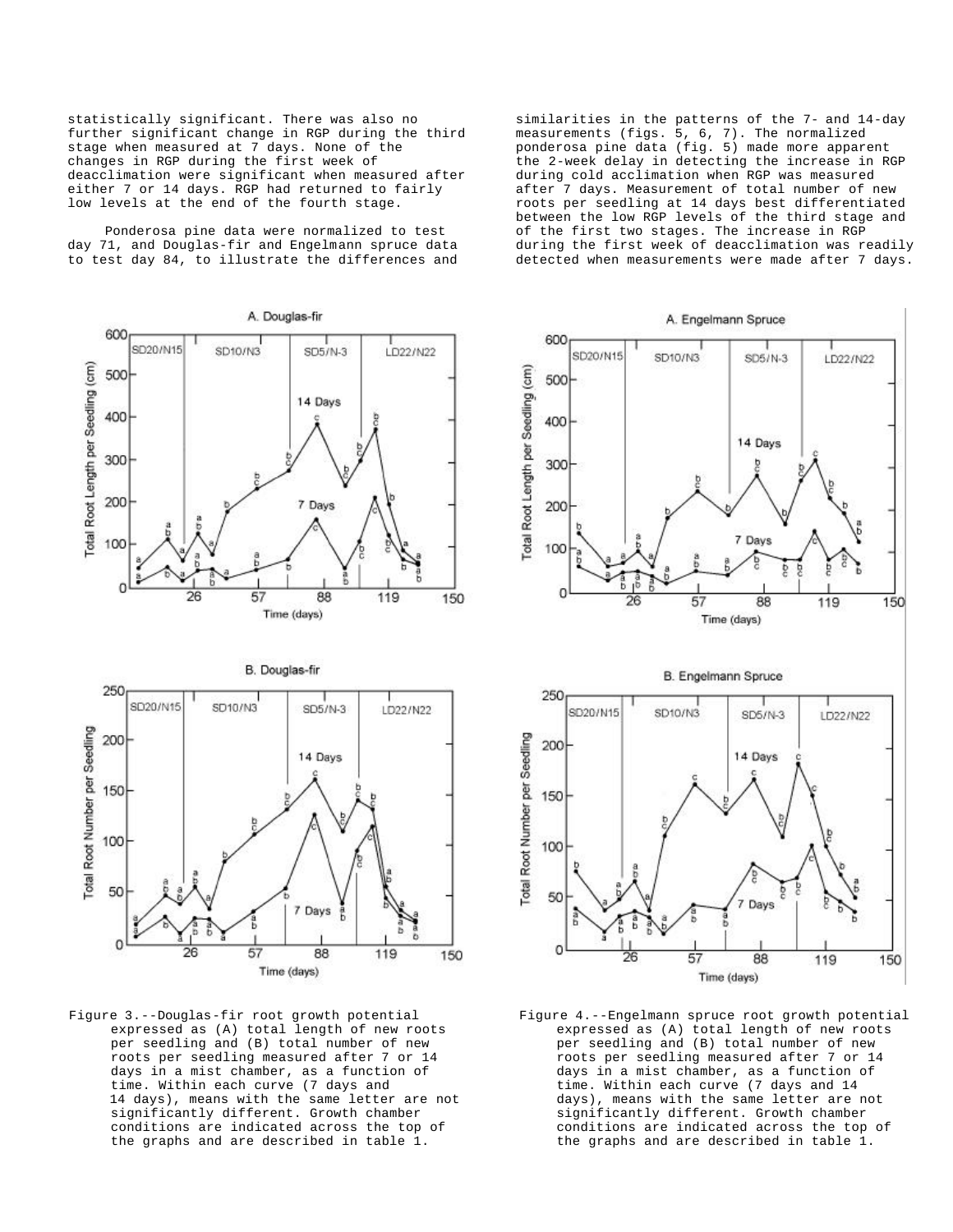The normalized Douglas-fir RGP data (fig. 6) made more apparent the 4-week delay in detecting the increase in RGP during cold acclimation when measured at 7 days. Also apparent was the inability to distinguish the low RGP on test day 98 from the RGP prior to test day 42, when measured at 7 days. When measured at 14 days, the decline on test day 98 indicated a fluctuation during a period of high RGP, rather than a sudden loss of RGP. During the first week of deacclimation, 7-day measurements suggested an increase in RGP more strongly than 14-day measurements.

Normalized Engelmann spruce RGP data (fig.7) indicated that detection of a significant increase in RGP above the low levels prior to cold acclimation in the second stage required an additional 5 to 6 weeks when measured at 7 days. During the first week of deacclimation, 7-day measurements suggested an increase in RGP, while 14-day measurements indicated no change.

# DISCUSSIONS AND CONCLUSIONS

The RGP patterns of the three species (figs. 2, 3, 4) were a function of seedling response to simulated seasonal environmental changes created in growth chambers. Nevertheless, these patterns were quite representative of RGP patterns reported in the literature for nursery-grown bareroot seedlings lifted at regular intervals from bud set to bud break (Jenkinson 1980, Ritchie and Dunlap 1980, Stone et al. 1962).

RGP's measured as total number and as total length of new roots per seedling were strongly correlated in all three species, whether measured after 7 or 14 days in the mist chamber (table 2). Number of roots was a good predictor of length, indicating that changes over time in total new root length were mainly the result of changes in the number of roots elongating rather than changes in the elongation rate of the individual roots. Rietveld (1986) found that total number  $(R^2 = .88)$ and total length  $(R^2 = .90)$  of new roots were strongly correlated to a root area index, using a 17-day aeroponic test. Thus, not only were number and length of new roots well correlated, but both were also good estimators of new root surface area, the parameter of primary interest. Since length and number were nearly equally informative under the test conditions used here, measuring total number of new roots is recommended because it required only 252 of the time necessary to measure total new root length. More information can thus be gained per unit of time spent in data collection by measuring only the number of new roots on a 4-fold larger sample of seedlings than by also measuring total new root length on a 75% smaller sample of seedlings. For example, using the test of non-overlapping 95% confidence intervals, a doubling of the sample size from 8 to 16 seedlings would reduce the size of the confidence interval by 35%. Since a change in RGP of approximately 100% was required to be significantly different with a sample size of 8, a 651 increase or decrease would be significantly different with a sample size of 16. A 4-fold

increase in sample size from 8 to 32 would reduce the size of the confidence interval by 56% and a 44% increase or decrease in RGP would be significantly different.

A significant increase in RGP during cold acclimation was detected 2 to 6 weeks earlier in the three species when RGP was measured after 14 days, rather than after 7 days, regardless of whether root number or length was measured. The inability to detect the increase when measured at 7 days was apparently the result of low growth



Figure 5.--Ponderosa pine root growth potential expressed as (A) total length of new roots per seedling and (B) total number of new roots per seedling measured after 7 to 14 days in a mist chamber, as a function of time. The 7-day Y-axis scales have been adjusted such that the 7- and 14-day data converge at test day 71. Growth chamber conditions are indicated across the top of the graphs and are described in table 1.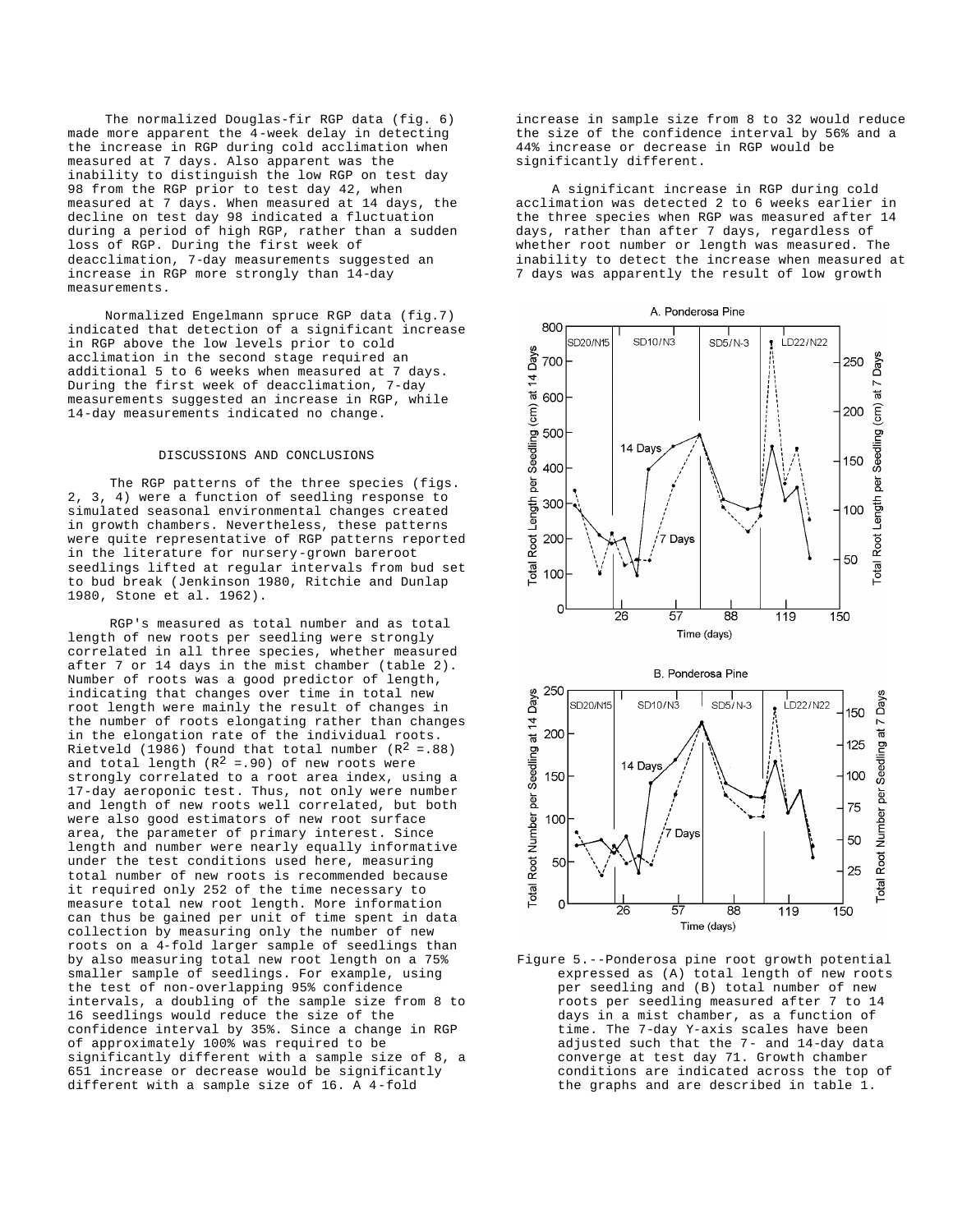*levels* during the first 7 days in the mist chamber combined with high levels of growth during the second 7 days (figs. 2, 3, 4). A second disadvantage of 7-day measurement of RGP during the period of cold acclimation was the inability to distinguish between fluctuations in high RGP levels and the low RGP levels prior to the start of cold acclimation. This was particularly true in Douglas-fir (fig. 3) and also in ponderosa pine (fig. 2A). Additionally, all first significant increases in RGP, when measured after 14 days in the mist chamber, occurred on test day 42, whether expressed as total number or total length of new roots. The increase in RGP between test days 35 and 42 corresponded well with the onset of steady, rapid increases in cold hardiness (fig. 1). It marked the end of the plateau period at the

A. Douglas-fir

SD5/N-3

SD10/N3

14 Days

Days

250

200

150

100

50

LD22/N22

600

500

400

300

200

SD20/N15



Figure 6.--Douglas-fir root growth potential expressed as (A) total length of new roots per seedling and (B) total amount of new roots per seedling measured after 7 or 14 days in a mist chamber, as a function of time. The 7-day Y-axis scales have been adjusted such that the 7- and 14-day data converge at test day 84. Growth chamber conditions are indicated across the top of the graphs and are described in table 1.

beginning of the second stage, during which there was a lag in the development of cold hardiness as well as RGP. No such relationship was apparent between cold hardiness and RGP measured at 7 days. Measurement of RGP after 7 days was not as informative as measurement at 14 days during the period of cold acclimation for these reasons. A 7-day test of RGP prior to cold deacclimation, whether as a routine test of seedling quality or over a period of time to determine lifting windows, could be very misleading.

However, measurement of RGP after 7 days may be a better indicator of the onset of deacclimation than 14-day measurement, especially in ponderosa pine (fig. 5). For example, RGP consistently increased during the first week of



Figure 7.--Engelmann spruce root growth potential expressed as (A) total length of new roots per seedling and (B) total number of new roots per seedling measured after 7 or 14 days in a mist chamber, as a function of time. The 7-day Y-axis scales have been adjusted such that the 7- and 14-day data converge at test day 84. Growth chamber conditions are indicated across the top of the graphs and are described in table 1.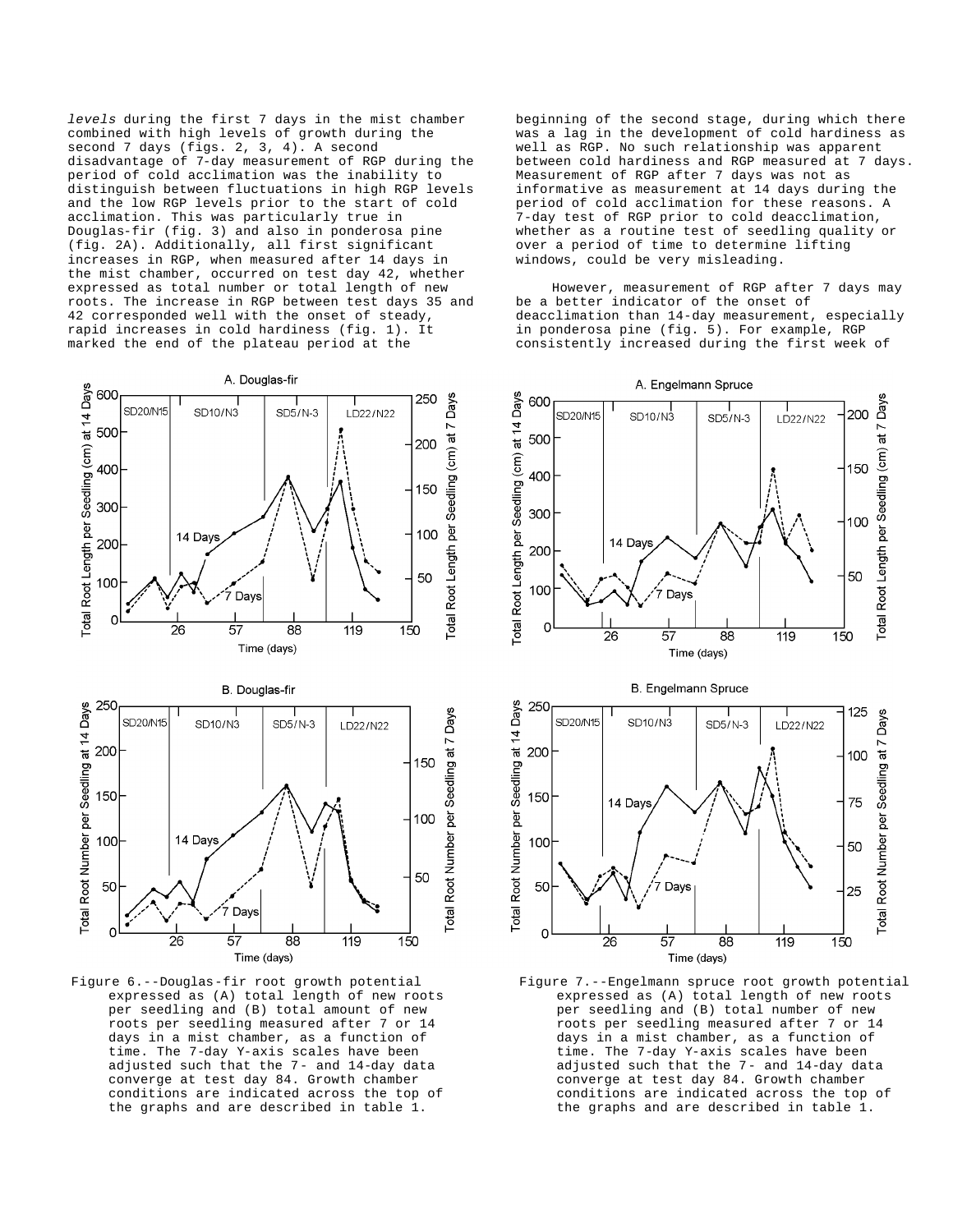deacclimation when measured after 7 days. Though the increase was significant only in ponderosa pine (fig. 2), the normalized data (figs. 5, 6, 7) indicated that the relative magnitude of the increase was greater at 7 days than at 14 days in all instances. RGP measurement at 14 days during the first week of deacclimation led to the conclusion that no change occurred. The rapid decline in RGP after the first week of deacclimation was as clearly indicated in the 7-day measurements as in the 14-day measurements (figs. 5, 6, 7). This was true largely because the majority of the root growth, especially increases in number of roots, occurred during the first 7 days in the mist chamber. RGP measurements at 7 days are thus recommended if the data are to be used to monitor the rapid loss of stock quality with approaching bud break.

In summary, total length and total number of new roots per seedling were nearly equally informative with container stock under the mist chamber conditions described. Use of number of roots with relatively larger sample sizes is recommended as most efficient and informative. RGP tests of 7 and 14 days in duration yielded different information. On the basis of accuracy and quantity of information provided, the 14-day test is recommended during cold acclimation and the 7-day test is suggested for use during cold deacclimation.

# LITERATURE CITED

- Burdett, A. N. 1979. New methods for measuring root growth capacity: their value in assessing lodgepole pine stock quality. Can. J. For. Res. 9:63-67.
- Burdett, A. N., D. G. Simpson, and C. F. Thompson. 1983. Root development and plantation establishment success. Plant and Soil 71:103-110.
- Burr, K. E. 1987. Cold hardiness, root growth capacity, and bud dormancy testing of conifer seedlings. Ph.D. Dissertation, Colorado State University, Fort Collins, Colo., p. 109-115.
- Chambers, J. M., W. S. Cleveland, B. Kleiner, and P. A. Tukey. 1983. Graphical methods for qdata analysis. Wadsworth Internat. Group, CA. 395p.
- Day, R. J. 1982. Evaluating root regeneration potential of bare-root nursery stock. p. 83-96 In: Huber, R. F., compiler. Proc. 1981 Intermountain Nurserymen's Assoc. meeting, Aug. 11-13, 1981, Edmonton, Alberta. Environ. Can., For. Serv., North. For. Res. Cent., Edmonton, Alberta. Inf. Rep. NOR-X-241.
- DeWald, L. E., P. P. Feret, and R. E. Kreh. 1985. A 15-day hydroponic system for measuring root growth potential. U.S.D.A. For. Serv. Gen. Tech. Rep. 5O-54, p. 4-10.
- Dunnett, C. W. 1980. Pairwise multiple comparisons in the unequal variance case. J. Amer. Statistical Assoc. 75:756-800.
- Graybill, F. A. 1976. Theory and application of the linear model. Section 8.5. Duxbury Press, CA. 704 p.
- Hileman, G. R. 1986. Root growth capacity system. U.S.D.A. For. Serv. Gen. Tech. Rep. RM-137, p: 75-76.
- Jenkinson, J. L. 1980. Improving plantation establishment by optimizing growth capacity and planting time of western yellow pines. U.S.D.A. For. Serv. Res. Pap. PSW-154. 22p.
- Jones, D. 1984. Use, misuse, and role of multiple-comparison procedures in ecological and agricultural entomology. Environ. Entomol. 13:635-649.
- Krugman, S. L. and E. C. Stone. 1966. The effect of cold nights on the root-regenerating potential of ponderosa pine seedlings. For. Sci. 12:451-459.
- Larsen, H. S. and J. N. Boyer. 1986. Root growth potential of loblolly pine (Pinus taeda L.) seedlings from twenty southern nurseries. Circular 286, Ala. Agric. Exp. Stn., Auburn Univ. 16p.
- Lee, C. I. and W. P. Hackett. 1976. Root regeneration of transplanted Pistacia chinensis Bunge seedlings at different growth states. J. Amer. Soc. Hort. Sci. 101:236-240.
- Nambiar, E. K. S., G. D. Bowen, and R. Sands. 1979. Root regeneration and plant water status of Pinus radiata D. Don seedlings transplanted to different soil temperatures. J. Exp. Bot. 30:1119-1131.
- Nambiar, E. K. S. 1980. Root configuration and root regeneration in Pinus radiata seedlings. N.Z. J. For. Sci. 10(1):249-263.
- Newman, E. I. 1966. A method of estimating the total length of root in a sample. J. Appl. Ecol. 3:139-145.
- Rietveld, W. J. 1986. A new, more efficient method to evaluate root growth potential of planting stock using a root area index. U.S.D.A. For. Serv. Gen. Tech. Rep. RM-137, p. 96.
- Ritchie, G. A. and J. R. Dunlap. 1980. Root growth potential: its development and expression in forest tree seedlings. N.Z. J. For. Sci. 10(1):218-248.
- Ritchie, G. A. 1984. Assessing seedling quality. Ch. 23 In: Duryea, M. L. and T. D. Landis, eds. Forest nursery manual: Production of bare-root seedlings. Martinus Nijhoff/Dr. W. Junk Pub., The Hague/Boston/Lancaster. 386p.
- Ritchie, G. A. 1985. Root growth potential: principles, procedures, and predictive ability. Ch. 8 In: Duryea, M. L. ed. Evaluating seedling quality: principles, procedures, and predictive abilities of major tests. Workshop held October 16-18, 1984. Forest Research Laboratory, Oregon State University, Corvallis. 143p.